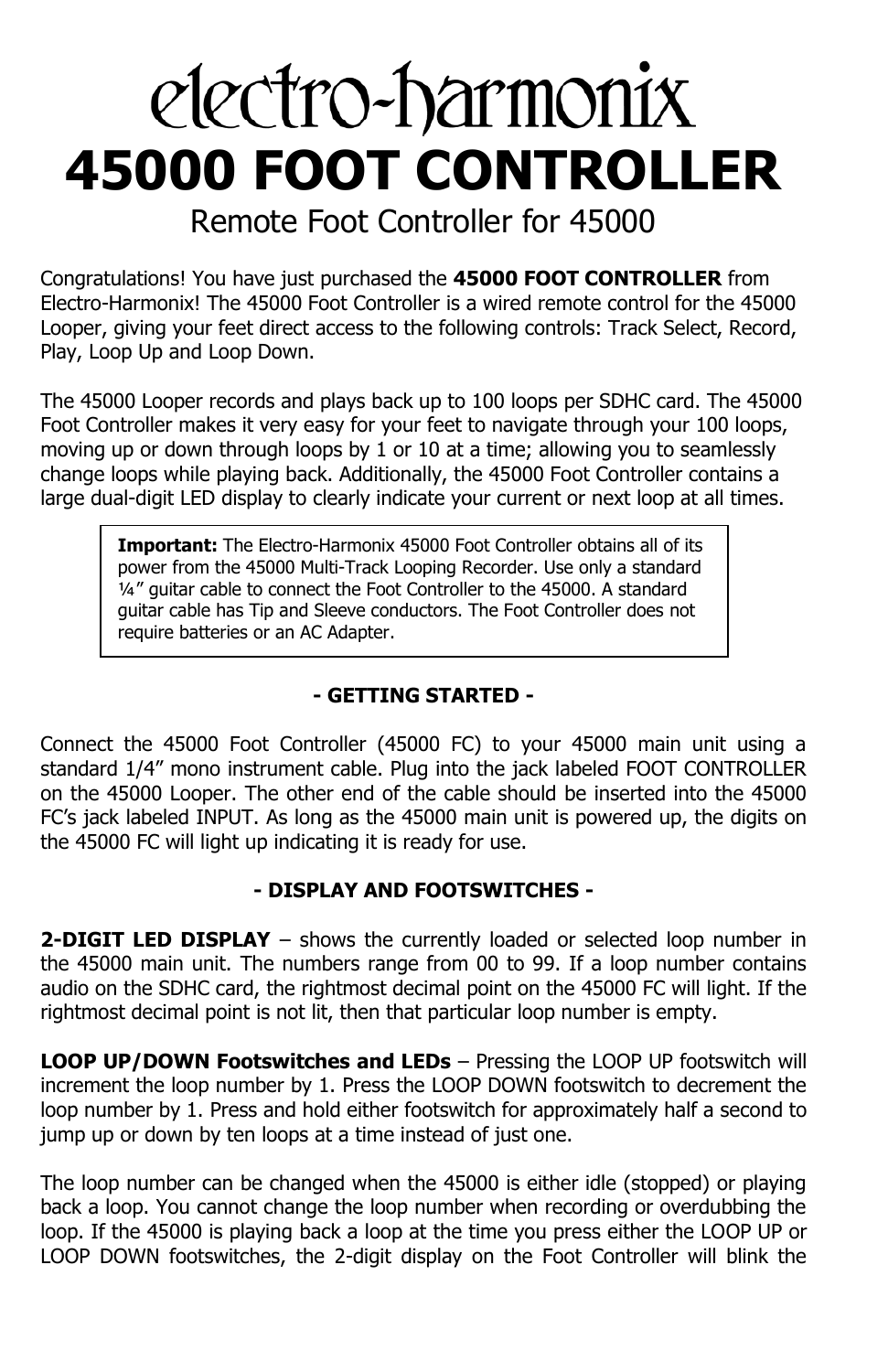new loop number, indicating that the 45000 will change to the blinking loop as soon as the current loop plays out to its endpoint. If the newly selected loop number is empty, it will continue to blink until you stop playback or enter overdub, at which time the loop number will return to the last loop that was loaded.

The 45000 remembers the last Play setting for the following parameters of each loop number: TEMPO slider, REVERSE button and OCTAVE button. When you go back to any given loop number, these parameter settings will be reinstated for that loop.

The LOOP UP and LOOP DOWN LEDs light up when each associated footswitch is held down.

**RECORD Footswitch and LED** – Pressing the RECORD footswitch on the 45000 FC is equivalent to pressing the RECORD button on the 45000 main unit. Usually pressing the RECORD footswitch toggles between Play and Overdub modes. If you load an empty loop number, pressing the RECORD footswitch will immediately begin recording a new loop (or start the 4-beat count-in when Quantize is enabled). In the situation where you want to create a completely different loop for a loop number that already contains audio, you need to first press the NEW LOOP button on the 45000 main unit, then press the RECORD footswitch on the 45000 FC.

The RECORD LED on the 45000 FC mimics the RECORD LED on the 45000 main unit. In addition, the RECORD LED on the 45000 FC lights when the RECORD footswitch is held down.

**PLAY Footswitch and LED** – Pressing the PLAY footswitch on the 45000 FC is equivalent to pressing the PLAY button on the 45000 main unit. Usually pressing the PLAY footswitch will start or stop loop play, though it will also end a loop when recording a new loop.

The PLAY LED on the 45000 FC mimics the PLAY LED on the 45000 main unit. In addition the PLAY LED on the 45000 FC lights when the PLAY footswitch is held down.

**TRACK SELECT Footswitch and LED** – Pressing the TRACK SELECT footswitch on the 45000 FC is equivalent to pressing the TRACK SELECT button on the 45000 main unit. You can use the TRACK SELECT footswitch to cycle through the four tracks when recording loops in a live setting without needing to touch the 45000 main unit.

The TRACK SELECT LED on the 45000 FC lights up when Track 1 is selected but shuts off when any other track is selected. If Stereo Mode is enabled on the 45000, the TRACK SELECT LED lights when the Track 1 & 2 pair is selected. Additionally, the TRACK SELECT LED on the 45000 FC lights when the TRACK SELECT footswitch is held down.

### - **INPUT JACK** -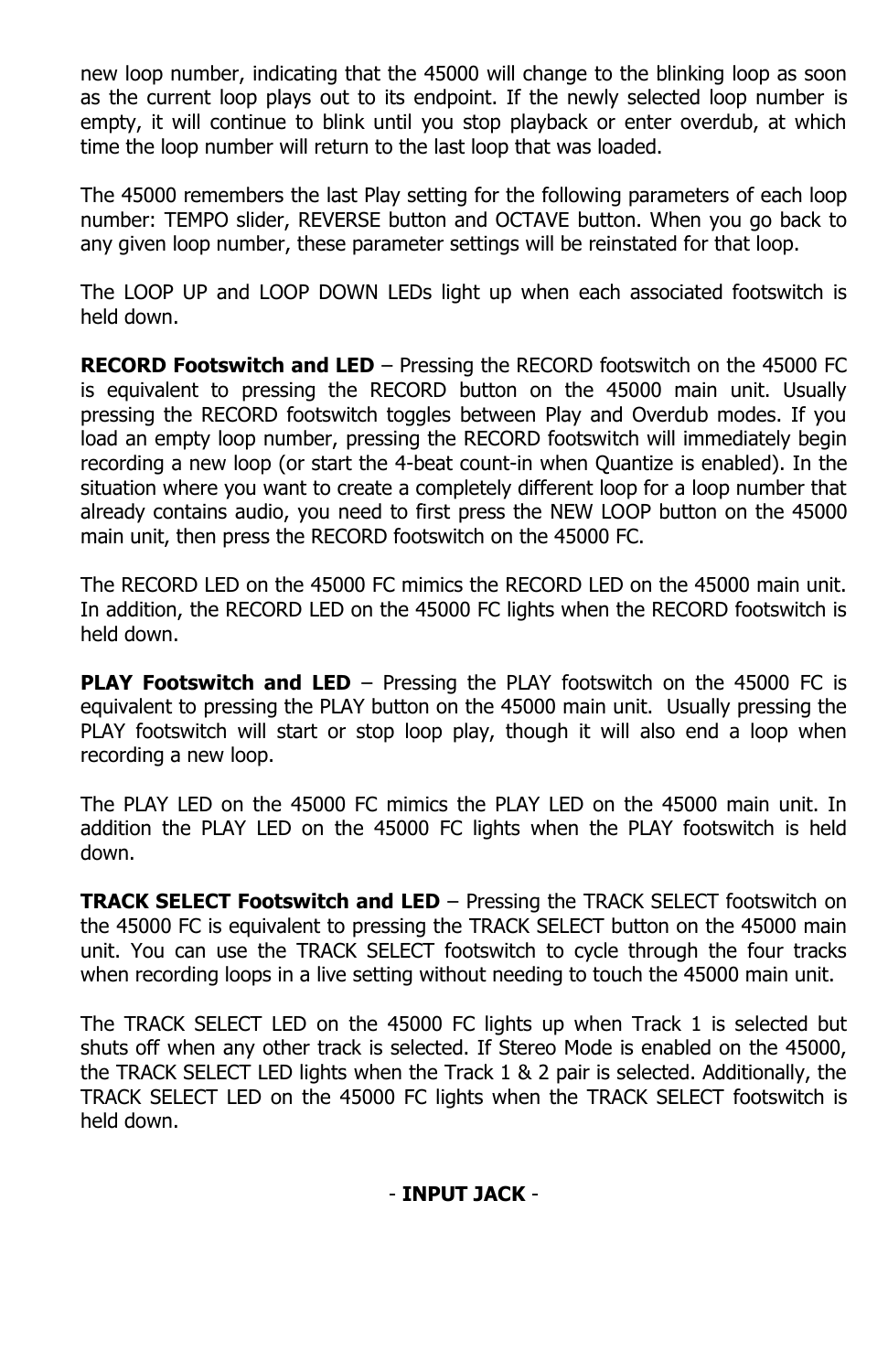Insert a standard 1/4" mono guitar or instrument cable into the INPUT jack of the 45000 FC. Plug the other end of the cable into the FOOT CONTROLLER jack of the 45000 main unit.

#### - **POWER** -

Power for the 45000 Foot Controller comes from the 45000 main unit, through the 1/4" instrument cable. The Foot Controller does not require batteries or a separate AC Adapter. Its only source of power is the 45000.

#### **- WARRANTY INFORMATION -**

Please register online at http://www.ehx.com/product-registration or complete and return the enclosed warranty card within 10 days of purchase. Electro-Harmonix will repair or replace, at its discretion, a product that fails to operate due to defects in materials or workmanship for a period of one year from date of purchase. This applies only to original purchasers who have bought their product from an authorized Electro-Harmonix retailer. Repaired or replaced units will then be warranted for the unexpired portion of the original warranty term.

If you should need to return your unit for service within the warranty period, please contact the appropriate office listed below. Customers outside the regions listed below, please contact EHX Customer Service for information on warranty repairs at info@ehx.com or +1-718-937-8300. USA and Canadian customers: please obtain a **Return Authorization Number** (RA#) from EHX Customer Service before returning your product. Include with your returned unit: a written description of the problem as well as your name, address, telephone number, e-mail address, and RA#; and a copy of your receipt clearly showing the purchase date.

#### **United States & Canada**

EHX CUSTOMER SERVICE ELECTRO-HARMONIX c/o NEW SENSOR CORP. 47-50 33RD STREET LONG ISLAND CITY, NY 11101 Tel: 718-937-8300 Email: info@ehx.com

#### **Europe**

JOHN WILLIAMS ELECTRO-HARMONIX UK 13 CWMDONKIN TERRACE SWANSEA SA2 0RQ UNITED KINGDOM Tel: +44 179 247 3258 Email: electroharmonixuk@virginmedia.com

This warranty gives a purchaser specific legal rights. A purchaser may have even greater rights depending upon the laws of the jurisdiction within which the product was purchased.

To hear demos on all EHX pedals visit us on the web at **www.ehx.com** Email us at **info@ehx.com**